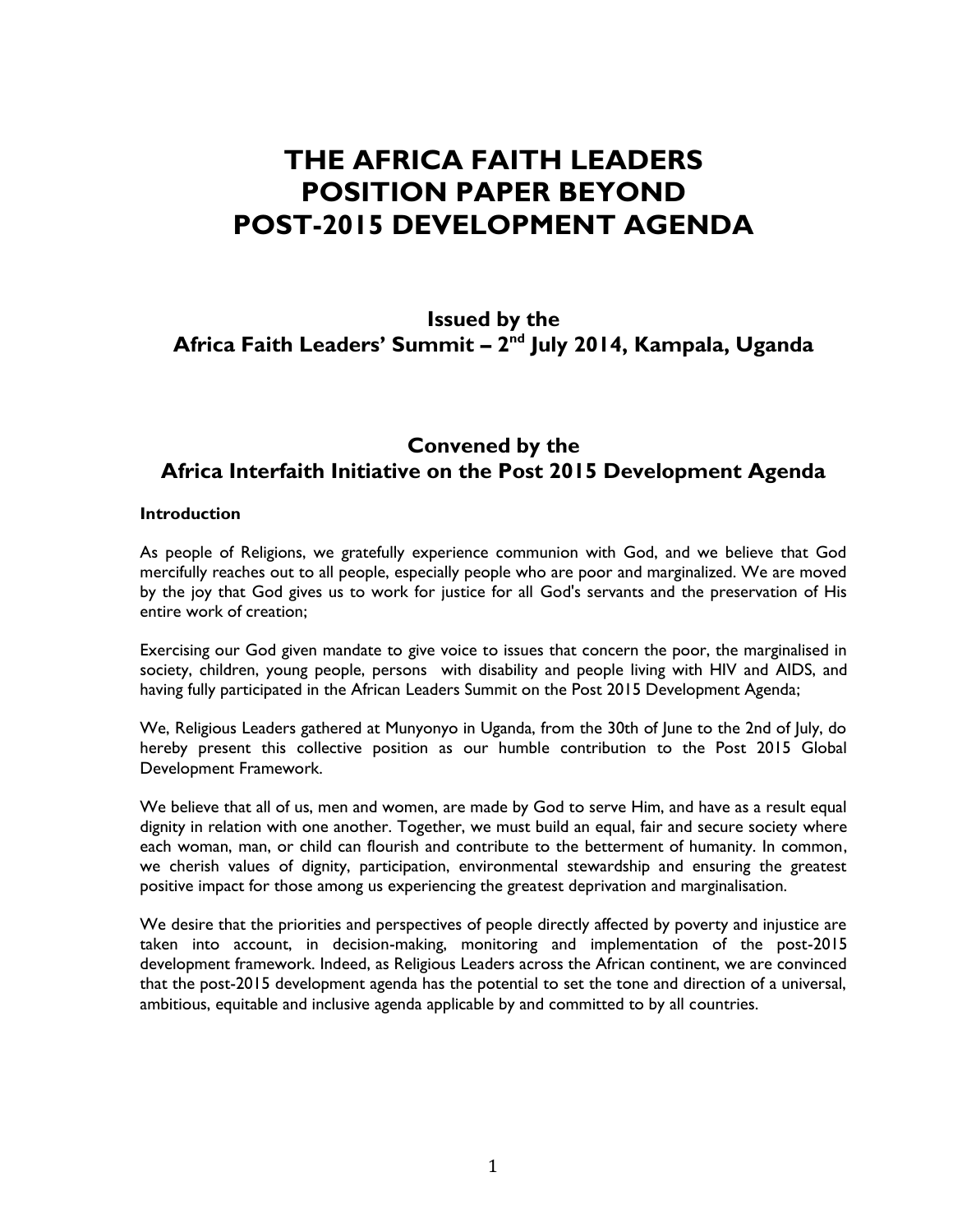We place the life, dignity, rights and wellbeing of each person-now and in generations to come-firmly at the center of all discussions and endeavors for development<sup>1</sup> to be even and contextualised. We bring together socio-economic and spiritual concerns of communities and amplify rarely heard voices of the marginalized and excluded. We are guardians bestowed with the stewardship of our planet and the duty to protect and care for our natural environment, the earth and its abundance for our benefit today and the benefit of future generations.<sup>2</sup> We stand for truth, equity, justice and strive to bring peace and justice to the world. In respect to climate and the history of human development, we subscribe to the principle of Common but differentiated responsibilities among peoples and countries.

We recognize that the current global development framework, the Millennium Development Goals (MDGs) greatly improved coordination of global development priorities and have helped to shape thinking and action on the priorities for wellbeing for majority of developing countries. We also recognize that the Millennium Development Goals were created through a top-down closed door process with the consequence that they failed to engage and respond to the structural realities of people living in poverty.

We are gratified that the process to define the post-2015 frame work has been more participatory, inclusive and attentive to the voices of those who live in poverty and are marginalized. This process is very important to us as it calls to conscience solidarity amongst our one human family, and challenges a growing peril in the globalisation of indifference<sup>3</sup>. Everyone ought to be at the table and certainly, no one should be left out or behind. This process of inclusion and participation should be embraced till the final adoption of the framework in September 2015.

#### **The Regional Context**

Africa is a diverse and richly endowed continent of great potential and promise. It is rich in natural and human resources, is culturally diverse and has the youngest population in the world. The continent has abundant natural resource endowment with approximately 12% of the world's oil reserve, 40% of its gold, vast arable land, water and forest resource. Africa too has a rich and diverse tapestry of cultures, civilizations and institutions and a history steeped in resilience and victory against great odds.

#### **Our Journey with MDGs**

We adopted the MDG framework with reluctance. At the beginning, we were not sure whether it was a framework for social accountability or a continuation of what we were already doing in development work as religious groups.

Like the African Union, we have agonized on the capacity of the MDG framework to bring about economic transformation and better people's lives beyond initiatives such as Development Action Plans, Structural Adjustment Programmes and Poverty Reduction Strategy Papers. There has not been an economic transformation on account of the MDGs. While Africa has experienced sustained economic growth over the longest time since half a century ago, this growth has not been inclusive

 $^{\rm 1}$  African Faith Leaders Statement on Priorities for Post-2015 Development Agenda: African Interfaith Initiative on the Post 2015 Development Agenda, New York, 2013.

<sup>2</sup> -ibid-

<sup>3</sup> Pope Francis on the Globalisation of Indifference in Today's World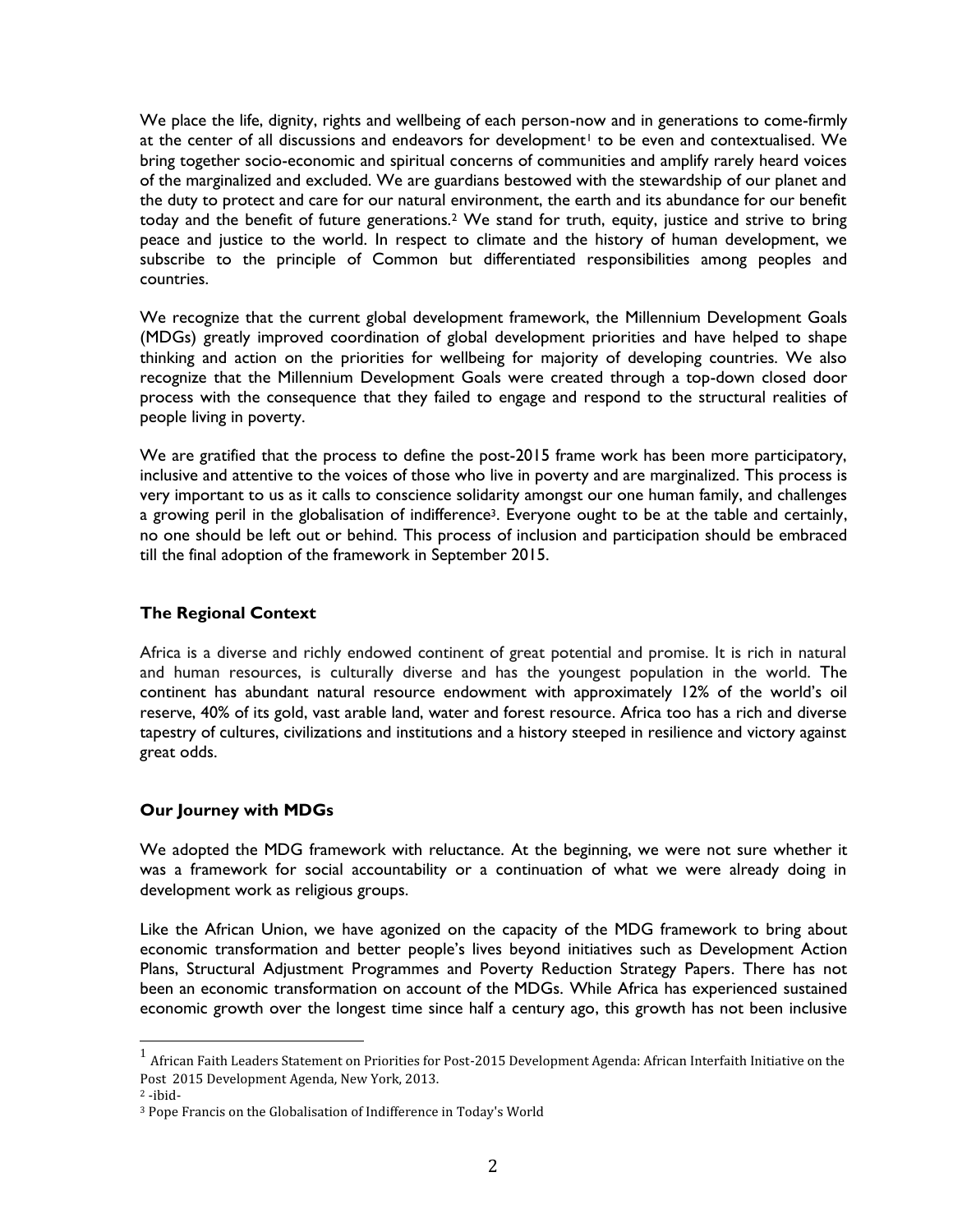and widespread. This economic growth has failed as an instrument of fundamental transformation of African societies and communities to greater inclusion, fairness, equity and justice.

Increased economic activity has, instead, widened existing inequalities, making worse past failure of economic policy and trading regimes. The MDG framework has proved incompetent to lift up human development in the wake of the dominant capitalist, neo-liberal economic dogma. To a large extent, much of what the MDG's sought to achieve could result from a correction of the policy prescriptions from this dogma that over the decades have left countries in unending debt, ruinous socio-economic realities and environmental and financial crisis.

## **The MDG deadline**

In preparation for 2015, the UN Task Team has held open, inclusive consultations with over half a Million people globally. This task force has reported that whereas there was considerable improvement, accelerated progress is needed to achieve the MDGs by the end of 2015. The task force also reports that future goals must address challenges of sustainability, rule of law and governance, security from violence and jobs. In addition people must participate, both in agenda setting as well as monitoring progress towards the future development goals.

# **We do not come to this place by chance:**

## **Our Role, Niche and Comparative Advantage**

#### *Our Convening power*

We are a dependable presence in community with an unparalleled convening capacity and infrastructure. Millions of people rise to attend prayer and worship every day from Monday through to Sunday. No other institution in the World has and can sustain that capacity. Our role as conveners,' amplifiers, participants and informed experts is prior to political arrangements, states or conventions on development such as MDGS.

#### *Our Commitment, staying power and trustworthiness*

As faith communities, our commitment to developing the human person and protecting the earth is robust and binding. Our calling and conviction gives us endeavor, commitment and longevity that exceed the limitations of time in the instant and eternity.

Our conviction to empower the poor is built on the belief that if one body of the whole suffers, the whole body is unwell. In practice this ensures that no person or part of the population is left in poverty living a life unworthy of servants of God.

By and large, our work is self-sustaining as it is built on collective responsibility and the trust and faith that communities have in us.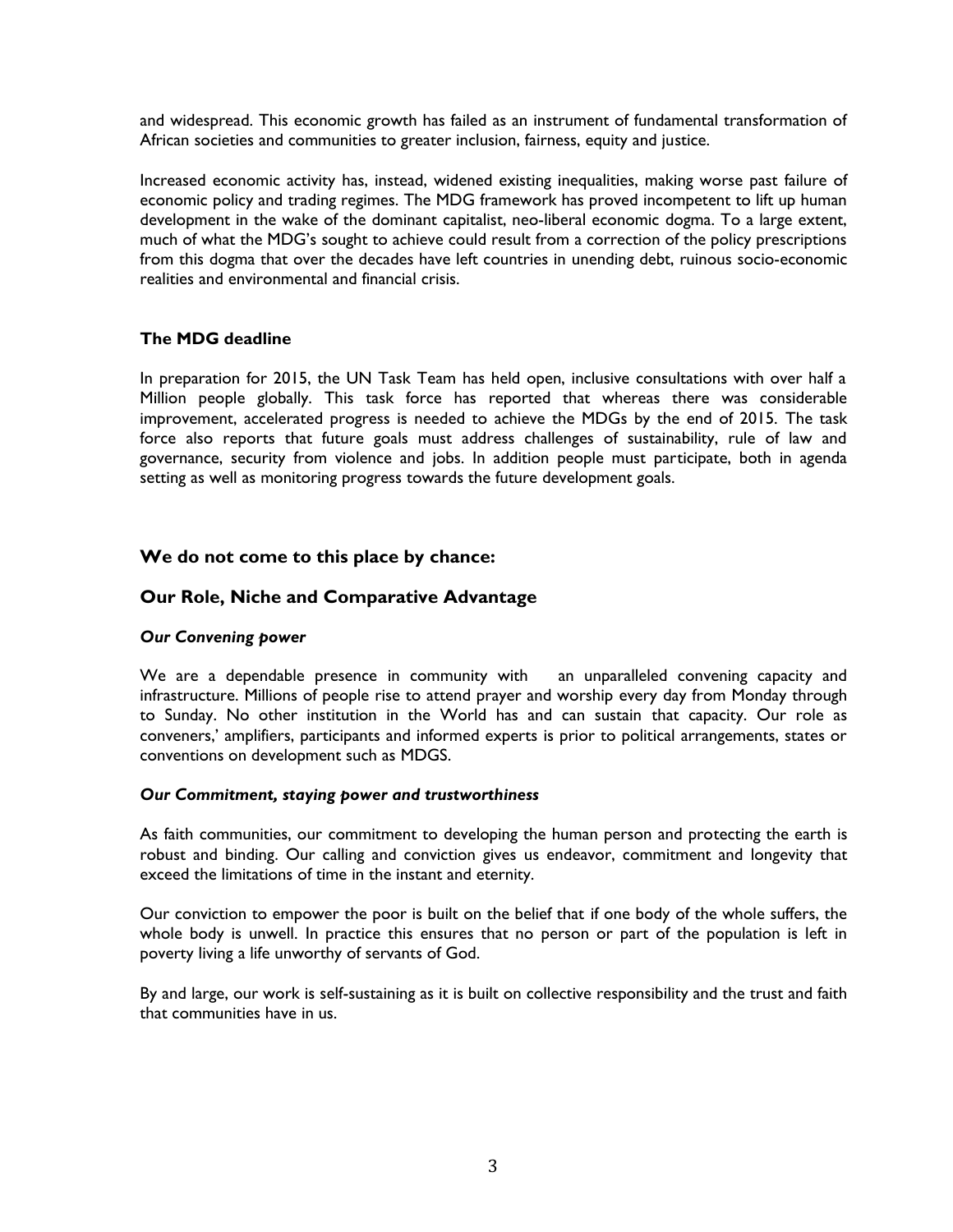#### *A Robust Development Institution*

As Religious communities we have a unique duty and role to make poverty history. We are convicted that poverty and inequality grimly violates human dignity and wellbeing and have grave moral and spiritual dimensions. As it were, millions of Africa's men and women continue to eke out an existence as lesser persons in our midst; millions of her children are orphaned by avoidable disease and civil conflicts. Generations of Africa's young people have been deprived of the opportunity to master, deploy and benefit from their youth and talent and in this way denied an opportunity to make beneficial contribution to family, community and society. The combination of poverty, inequality and daily strife has put a severe strain on the institution of the African family and the values of community, hospitality and reciprocity so beholden to our way of life. Run away poverty and inequality poses grave risks to African political, economic and social institutions and the stability of community and state. It is our calling as faith communities and faith leaders to speak and seek redress to the conditions that give rise to this reality.

We are moved by conviction and faith to play a critical role in the lives and cultures of majority of peoples in Africa. We have a long history of action on development and often deliver a multiplicity of services to individuals and communities blighted by poverty, conflict, humanitarian and natural disaster. As a result we are closely embedded and committed to local communities. As Faith Communities we work across and promote links among communities across cultural and national boundaries. We also spur people to consider ethical issues ranging including corruption and social equity.

As Faith communities, we possess perhaps the largest infrastructure for development in many communities and play critical roles in community building. Communities around the world have come to trust faith leaders and institutions as we work to boost local resilience and copying capacity.

As Faith Communities work to give hope and bring meaning to the lives of millions of people. We are also compelled to stand in the gap, to engage in advocacy, coordination and social accountability and mobilizing spiritual support for marginalized and impoverished communities including the internally displaced and refugees.

As key actors in promoting wellbeing, and given this centuries old engagement in many dimensions of people's lives, it is essential that we are engaged and take an active role in the development of a new successor charter to the Millennium Development Goals.

# **Our Recommendations for the Post 2015 Agenda**

#### **1. The Agenda Setting for post-2015**

The post-2015 Sustainable Development Goals Framework ought to build on a single, integrated agenda that recognizes past achievements and ensures that development is anchored on a genuinely global sustainable pathway and which reflects the intricate links between socio-economic, cultural and environmental dimensions of development.

We welcome the determination of the Open Working Group to adopt a Human Rights Approach in dealing with poverty and tackling inequalities within and amongst nations.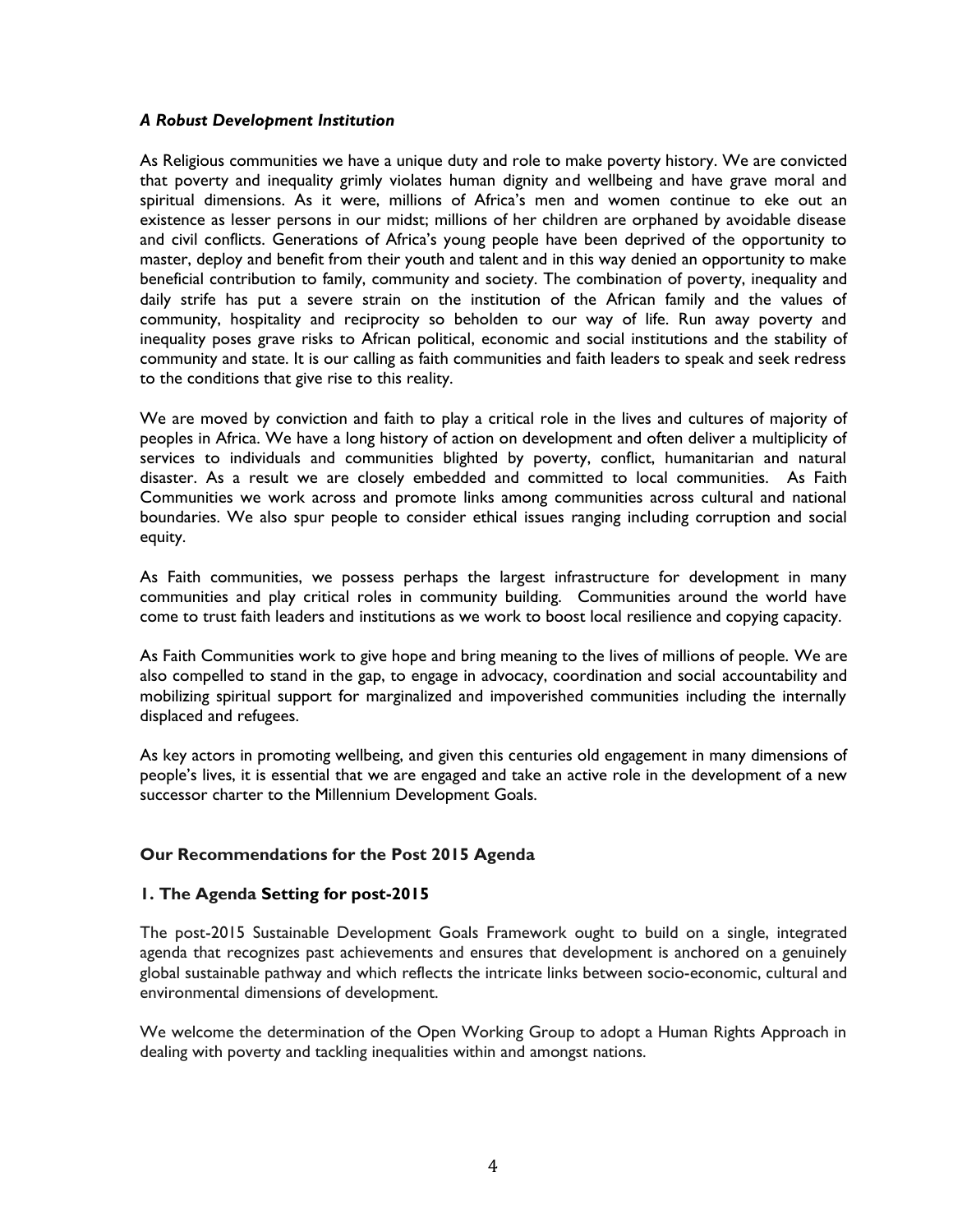Specific targets under different Goals should be explicit on mechanisms and means for the protection, survival and development of Children to their full potential, including through Education, as stipulated in Paragraph 11 of the Rio+20 document (FAD 12, Goal 4).The recognition of Girls and Women's rights/ gender justice(FAD 12, Goal 5) and the rights of our brothers and sisters with disabilities(FAD 12, Goals 3, 4 and 5) points in the direction of the World we all want to live in. These provisions will go a long way in promoting the dignity of men and women given by God the Creator and Giver of life.

We appreciate the determination of the Open Working Group to source sustainable development within the limits of Mother Earth, and to making such use of the planets resources so that future generations will not have to pay for our unsustainable consumption. We find these SDGs sufficiently global and aspirational as they integrate the economic, social and environmental dimensions of sustainable development.<sup>4</sup>. Like the African Union has already published in the African Common Position on Post-2015 agenda, the post-2015 vision must commit to promoting science, technology and innovation in Africa, including in the area of education, health and bio-sciences, agriculture, and clean energy,<sup>5</sup> and to invest in human development of Africa's mostly young one billion population.

For Africa, producing the food we need in a manner that protects our environment is a top priority for our collective survival. This alongside accountable governance constitutes our primary goals. We strongly recommend that Goal 2 of the FAD affirms unambiguously that FOOD IS A BASIC HUMAN RIGHT FOR ALL, and thus needs to be produced adequately and sustainably. We recommend reinstating food security in this goal from the previous iteration. The targets must include the basic right to food for all, guarantee the rights of small producers, address the price of basic foods, and protect traditional seeds.

In our view, the proposed 17 Sustainable Development Goals seem to capture very creatively the global concerns of our people in our time. The Open Working Group should sustain the momentum by ensuring that no one is left behind. They are transformative enough and should constitute the basis of the Co-Chairs Report.

# **OUR REACTION TO THE FAD 12 OF THE OPEN WORKING GROUP**

# **1. Eradicating poverty: a human rights imperative in the Post-2015 (FAD, Goal 1)**

We welcome the centrality placed on fighting poverty in the new global development agenda. We are also concerned that the MDGs did not focus enough on reaching the very poorest and most excluded people. It did not narrow the inequalities in incomes, access to education, energy/power, and health care services. Gainful employment opportunities, especially for women and jobless youth continue to widen and yet it is generally agreed that gainful employment is a necessary condition for poverty reduction.

<sup>&</sup>lt;sup>4</sup> Faith Based Leader's Statement on Priorities for Post 2015 Development Agenda; African Interfaith Initiative on the Post 2015 Development Agenda, New York, 2013.

<sup>5</sup> Africa Union Agenda 2063 Framework; p18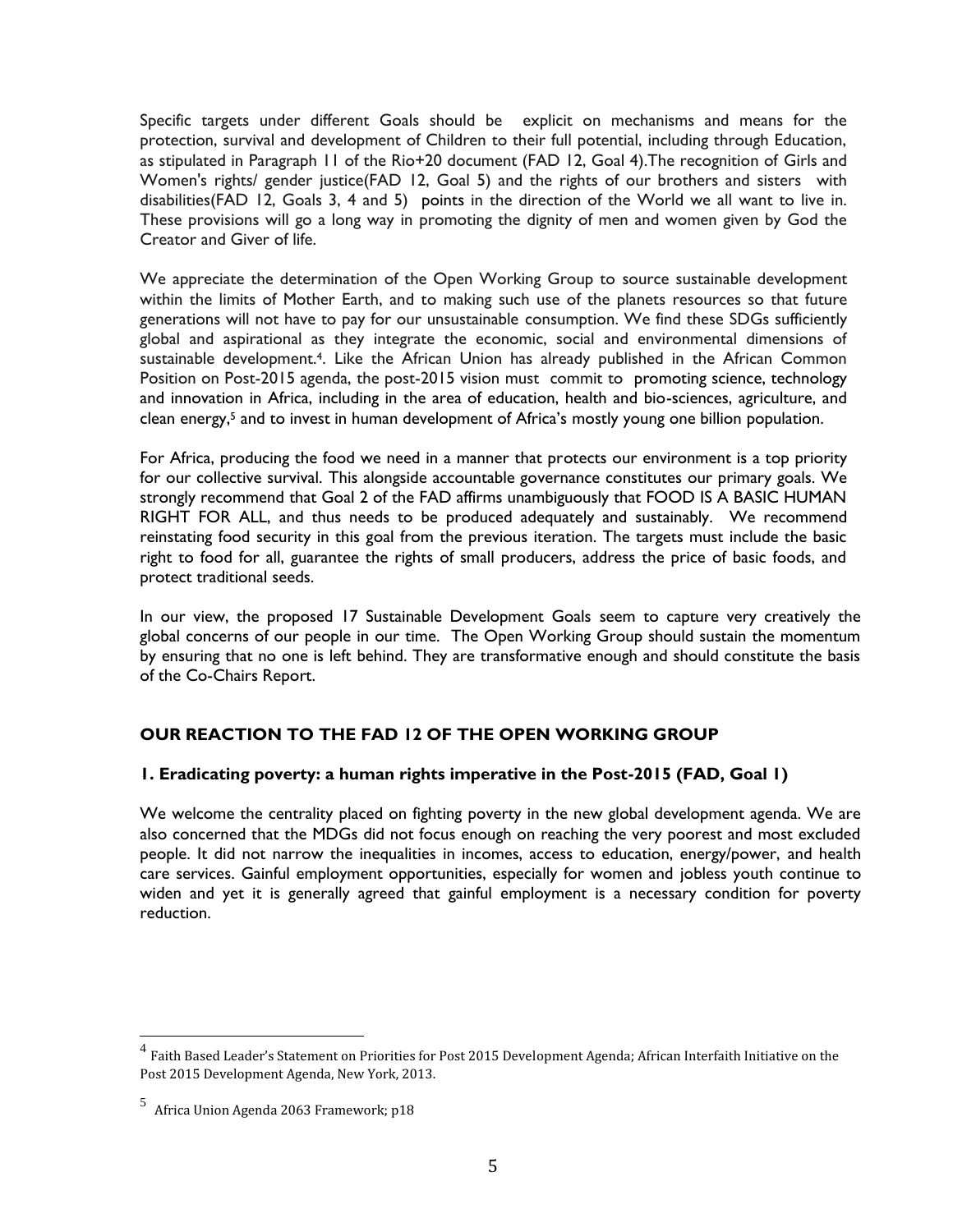The post-2015 framework must demonstrate seriousness by embedding poverty eradication in all goals and targets and should aim to get to zero poverty, not just reducing it. Poverty must be understood as a multi-dimensional phenomenon that encompasses a shortage of resources, capabilities, choices, security and power. In order to capture our concerns for poverty, we urge an ambitious, inclusive, equitable and sustainable Framework.

# **2. The dignity of work and the rights of people (All Goals of the FAD 12)**

We should seek to achieve an inclusive, pro-poor and sustainable economic transformation, not necessarily unlimited economic growth. We need an economy at the service of people and the common good, and not one that shackles people to its means and ends. This new economy must supply decent work to our youth, majority of who remain unemployed.

# **3. The Goal addressing inequalities (goal 10)**

This goal flows logically from the equal dignity between us as members of the one human family. We commend its re-introduction. As humans created to serve God, we are equal in our worth and dignity. The vast current income and opportunities disparities are unconscionable as they disfigure our common nature as children and servants of the same loving and caring God.

We support this goal strongly, recognizing the importance of equity and equality in relation to sustainable development and poverty eradication. Addressing inequality of income and opportunities within and between countries will only be possible if all countries take action according to their own particular context. This goal must contain action to target specifically those who are most marginalised and vulnerable. These actions need to be included in the implementation and outcomes of the post-2015 framework.

We strongly recommend that this goal includes targets on the reform of financial institutions, regulation of financial transactions, progressive tax systems at country level to ensure income redistribution, systematic measurement of the share of wages in GDP, and targets on labour rights and the establishment of social protection floors.

# **4. Listen and respond to the needs of the people on the ground (All Goals of the FAD 12)**.

The option for the poor is an imperative.

The post 2015 development agenda must ensure that marginalised people experience the greatest positive impact as outcomes of the ongoing process. Government and business must serve society and the poor. All activities in society, including especially economic activity should serve the greater purpose of the common good. For the sake of poor people, governments must ensure that the private sector respects human rights and the environment while at the same time promoting sustainable development.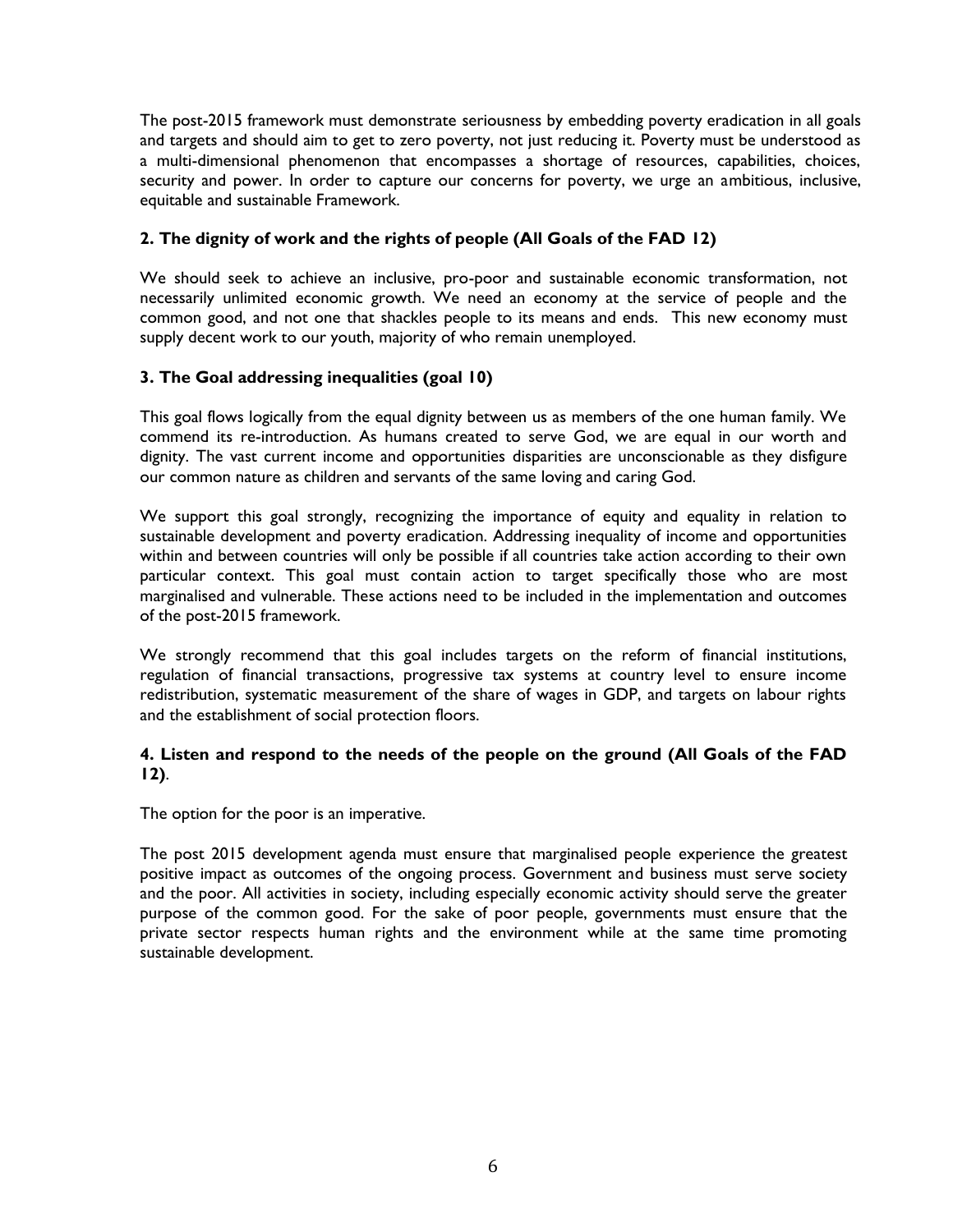# 5. **The principle of participation should be mainstreamed in all our policies and programmes**.

People, irrespective of their race, gender or social class have both the right and duty to participate in all aspects of society and we should be ensuring that the post-2015 framework enables them to do just that.

We call on the United Nations to intensify what is already yielding very positive results in the sense of ownership of the overall post-2015 agenda: the participation of all sectors including Faith Communities, Governments, Private sector and Civil Society at all levels - local, national, regional and global.

The Multi-stakeholder partnerships in Goal 17 should guarantee and enable active and meaningful participation of all people in the design, implementation and monitoring of public policies and programs, especially over the generation and use of public resources and the delivery of essential services.

# **6. Peace and Security is critical for the World, even more so for Africa. Pillar five of CAP.**

Daily life with ordinary people has taught us that human security and personal safety is a top priority for people who go through extreme poverty and experience vulnerability.

In agreement with the African Union, we acknowledge the importance of peace and security in Africa and in the World and the inextricable links between development and peace, security and stability. We reaffirm that peace and security is essential for the achievement of the continent's development aspirations, particularly for countries affected by conflict and those emerging from conflict.<sup>6</sup>

*We welcome the maintenance of goal 16 on "Peaceful and inclusive societies, rule of law, effective and capable institutions*. We must ensure that this goal also lays emphasis on the requirement for participative and inclusive governance. We pray and recommend that a consensus be reached in this critical area of life in today's Africa and the world at large. We call on all countries to commit themselves to pursuing peace and security as a universal goal.

To make this goal operational, the SDGs should include mechanisms and targets that will facilitate dispute resolution and social cohesion in the Global Framework. We propose the inclusion of the following targets:

**- by 2030, significantly reduce international stresses that drive conflict, violence and insecurity, including global inequalities in wealth, land and resource ownership; irresponsible trade in arms and conflict commodities; and the illicit drugs trade**

- **tensions, grievances and disputes in the world and within each state are resolved peacefully, inclusively and constructively, showing tolerance for all people involved**

<sup>6</sup> Common African Position, Pillar 5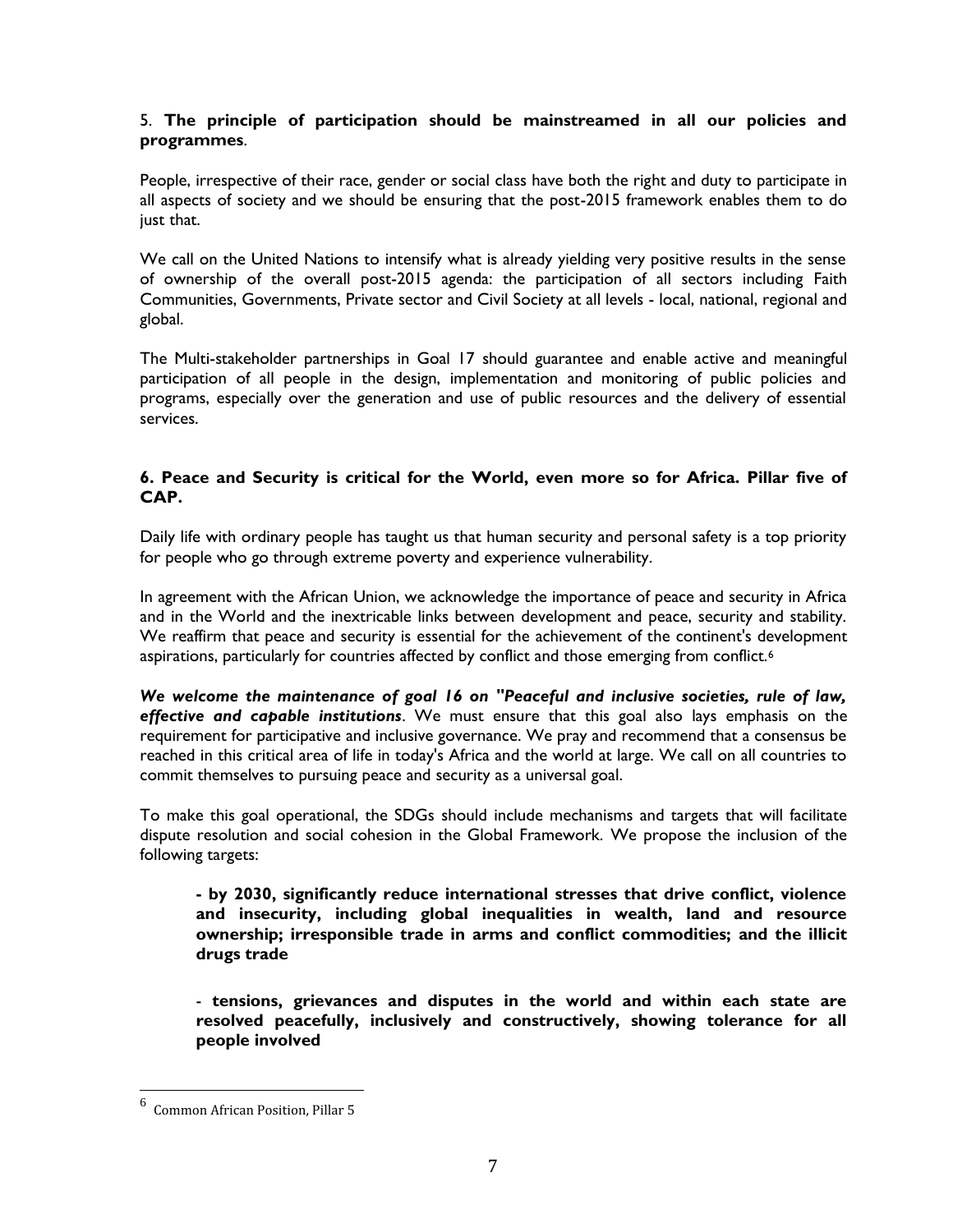# **7. Our duty to sustain the environment and the ecosystem (FAD 12 Goals 6, 7, 11, 12, 13, 14, 15)**

Nature is not a bottomless reservoir of resources from which we can simply draw at will. Our current lifestyle is built on unlimited exploitation of natural resources with terrible consequences on the balance of the ecosystem. We are also not the only life on this planet. As humans we are only part of creation and we have been entrusted with the stewardship of our environment. All of us, rich and poor alike, are called to acknowledge that environmental resources have been given for use by everyone, including future generations. The current unsustainable development path must be re directed so that development remains within safe planetary limits. The goal on sustainable consumption and production has the potential to bring about the required social transformation to support this.

#### **8**. **Proposed goal 13: Tackle climate change and its impacts**

We are alarmed by the continuing global rising of emissions of greenhouse gases. Africans are paying for the sins being committed by highly industrialized countries. We call for the widest cooperation by all world governments to collectively address this great challenge of our time. No single country can go it alone, but we need to accept differentiated responsibilities based on the level of countries' contribution to the pollution. The Post 2015 agenda needs to commit the world to not exceed global warming of 2/1.5 degree Celsius in accordance with international agreements.

We strongly support a stand-alone goal on climate change, and suggest it should include **more concrete and ambitious targets**.

We believe that a strong climate change goal in the SDGs, including a dynamic application of the principle of Common but Differentiated Responsibility, can be conducive to driving urgent international action on climate change at the high ambition required.

As it currently stands this goal cannot deliver the expected result. The Framework must recognise the reality and impact of climate change.

We must ensure that Development is promoted **within the carrying capacity of the planet** – It is essential that the reference to the **carrying capacity of the planet** is brought back to the proposed targets (especially on **Target 8.1**).

#### **9. About partnerships and means of implementation** (FAD 12 Goal 17)

**In concurrence with Beyond 2015 Campaign, we accept that t**he target on data disaggregation (**17.15**) is a transformative element and should not only cover the increased availability of data but also how this data will be used by the people.

Where **17.16 stipulates that** regular voluntary monitoring and reporting of progress on SDGs, led by governments should be undertaken, we support the call to add the words "**with the active and meaningful participation of civil society and local communities",** within a shared accountability framework, including means of implementation, the global partnership among Member States and multi-stakeholder initiatives and partnerships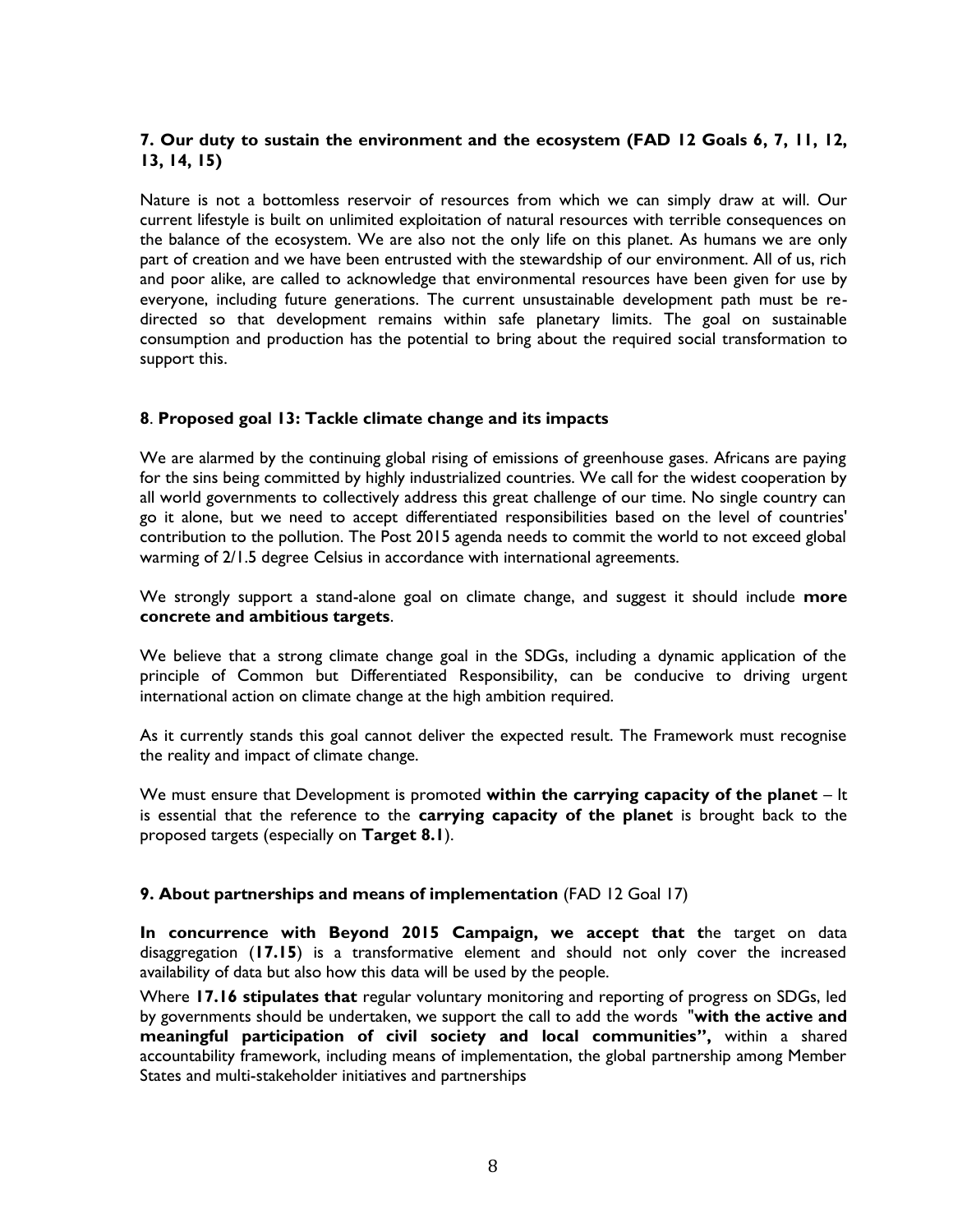#### *Bridging the gap between Policy and implementation in Africa*

African governments have created continental institutions without adequate resourcing and often not even granting these institutions legislative powers. A result of this is that many good resolutions are made, but not implemented. This is a big disadvantage in a context where mutual, equitable and productive engagement of developing countries in global trade and Economic Partnerships (EPAS) call for solidarity and regional cooperation for effective bargaining power.

Africa is further disadvantaged by relations built around an "us and they" global mentality. The richer countries rarely met their promises of funding development. That mentality is averse to "UBUNTU" which values sharing and finding meaning in each other's welfare. The poor and marginalized are part of UBUNTU. They must not be excluded because they have as equal a say in building an equal, fair and secure society where all persons can flourish and live free of violence, discrimination and fear. This, for us, is the only way to guarantee that new development interventions are responsive to the complex factors that often inhibit the poor from living in dignity.  $\frac{7}{1}$  It is indeed very high time we globalized solidarity in place of the ongoing globalization of indifference.

Global economic and political institutions need to be reformed to ensure that they are accountable to all citizens especially those who are the intended beneficiaries of Post-2015 Development Framework.

#### *10. In Conclusion*

*We call on the UN to ensure that Religious Groups in Africa are consulted at all levels considering the role they play in promoting people's ownership of their own development. Through the Religious institutions, the marginalised and poor people build resilience to shocks and stresses as well as acquire knowledge and skills to effectively participate in decision-making processes and become "real artisans of their own destiny".*

*The rights-based approach adopted by the Open Working Group makes it an obligation for all state governments to show evidence of progressively guaranteeing all human rights for every person in their country on all existing legally codified commitments, no matter their age, status, gender, ethnic origin or religion.*

*As Leaders of Religious Groups across the African continent, we commit ourselves to putting in place mechanisms that will ensure a multi-stakeholders monitoring of the implementation of the Post 2015 Development Framework and promoting accountability and transparency in the management of public resources including the Environment so that no one will be left behind.*

#### **Issued this day being the 2nd day of July 2014.**

 $^7$  Faith Based Leader's Statement on Priorities for Post 2015 Development Agenda; African Interfaith Initiative on the Post 2015 Development Agenda, New York, 2013.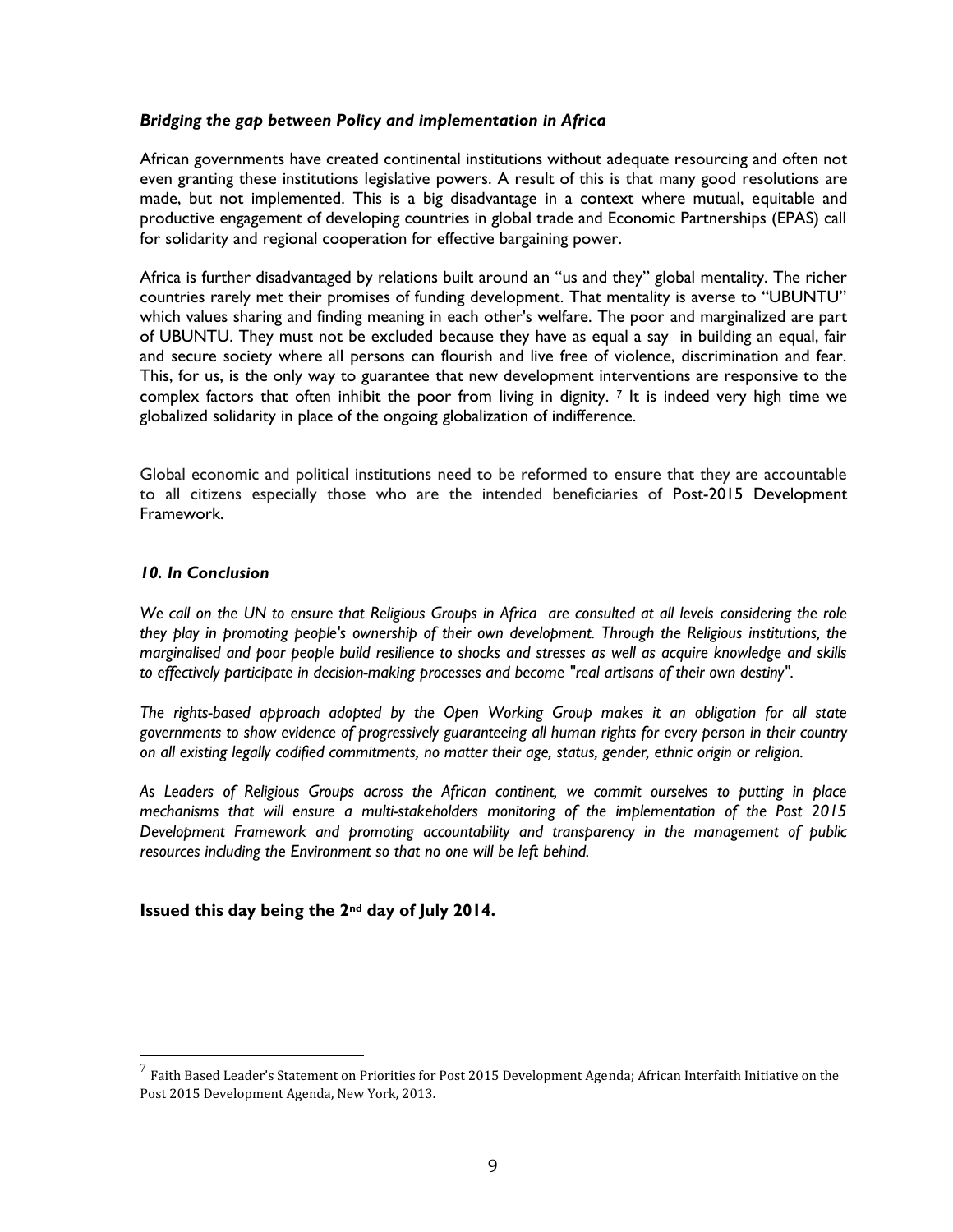# **Endorsed by:**

- 1. African Council of Religious Leaders (ACRL)
- 2. All Africa Council of Churches (AACC)
- 3. Arigatou International Ending Child Poverty/Global Network of Religions for Children
- 4. Association of Evangelicals in Africa (AEA)
- 5. Bible Society of Uganda
- 6. Council of Anglican Provinces of Africa (CAPA)
- 7. Ecumenical Disability Advocacy Network (EDAN)
- 8. Faith to Action Network
- 9. Fellowship of Christian Councils and Churches in the Great Lakes and the Horn of Africa (FECCLAHA)
- 10. Hindu Council of Africa (HCA)
- 11. Inter-Religious Council of Ethiopia (IRCE)
- 12. Inter-Religious Council of Kenya
- 13. Inter-Religious Council of Uganda (IRCU) and constituent members
- 14. Nigerian Supreme Council for Islamic Affairs (NSCIA)
- 15. Organization of Africa Instituted Churches (OAIC)
- 16. Programme for Christian Muslim Relations in Africa (PROCMURA)
- 17. Religions for Peace International (R*f*P)
- 18. Southern African Catholic Bishop Conference (SACBA)
- 19. Supreme Council of Kenya Muslims (SCKM)
- 20. Symposium of Episcopal Conferences of Africa and Madagascar (SECAM)
- 21. The Baha'i Communities in Africa
- 22. Union of Muslim Council for East, Central and Southern Africa.
- 23. World Student Christian Federation (WSCF)

# **The Steering Committee Contacts:**

- 1. Chair: Rev Nicta Lubaale, Secretary General Organisation of African Instituted Churches (OAIC) (nic.lubaale@oaic.org; post2015@oaic.org; +254721989257).
- 2. Mr. Firmin Adjahossou, Programme Officer Symposium of Episcopal Conferences of Africa and Madagascar (SECAM) Secretariat (fadjahossou@yahoo.fr; +233245315450)
- 3. Sheikh Ebraheem Ssali, Secretary General Union of Muslim Councils for East, Central and Southern Africa (barhum@hotmail.com; +256712400494)
- 4. Rev. Fred Nyabera, Director Ending Child Poverty, Arigatou International (fnyabera@arigatouinternational.org; +254733793938)
- 5. Dr. Arthur Shoo, Director for Empowerment, Diakonia and Development, All Africa Council of Churches (AACC) (anshoo@aacc-ceta.org; +254722717160)
- 6. Dr. Elly Macha, Project Officer Ecumenical Disability Advocacy Network (macha.elly@gmail.com)
- 7. Dr. Francis Kuria, Ag. Secretary Genral African Council of Religious Leaders Religions for Peace (ACRL-RfP) (fkuria@acrl-rfp.org)
- 8. Fr. Jude Waweru, Association of Member Episcopal Conferences in Eastern Africa (AMECEA) (justiceandpeace@amecea.org)
- 9. Hon. Rajni Tailor, President Hindu Council of Africa (HCA) (primit@primittyres.com)